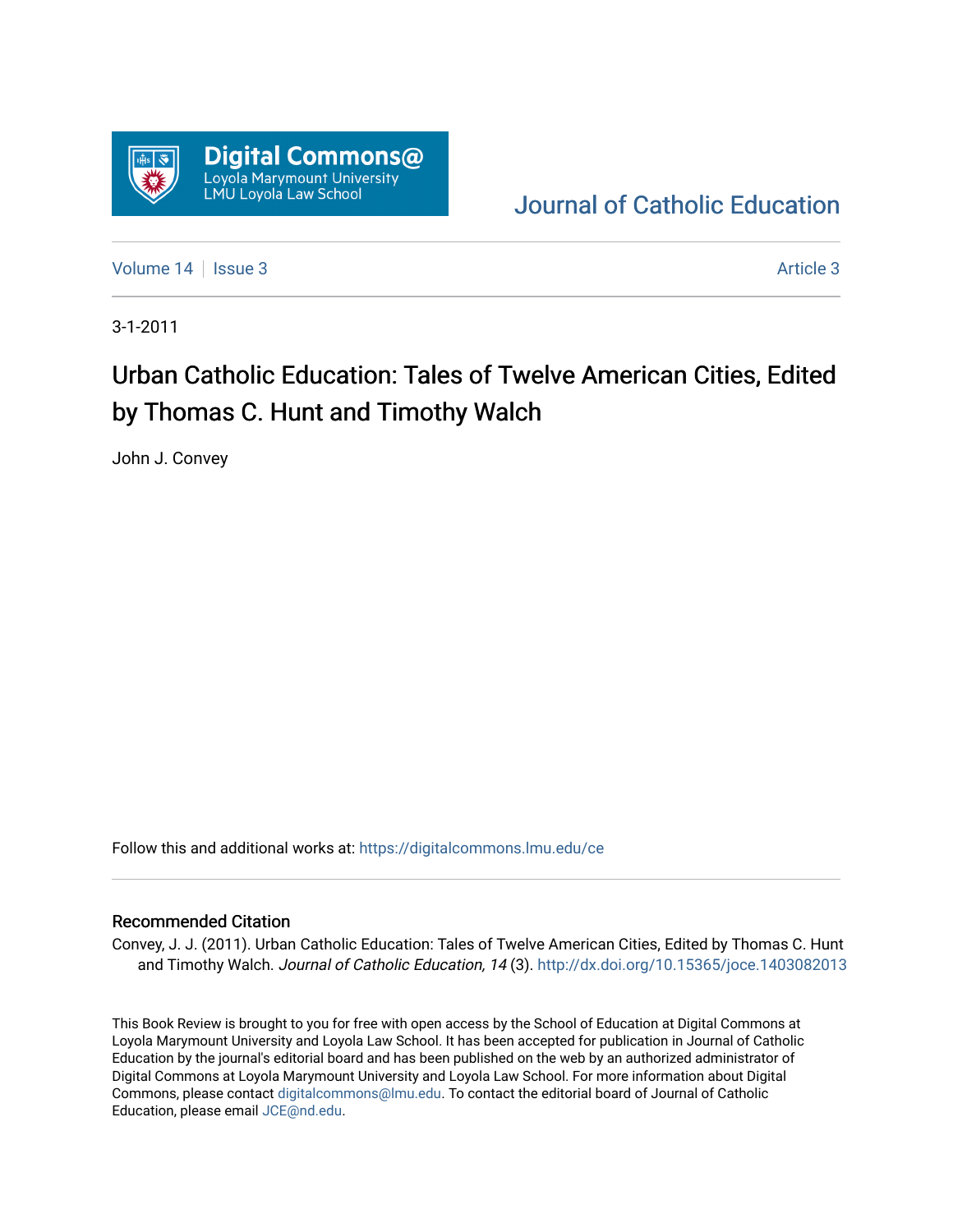## **Urban Catholic Education: Tales of Twelve American Cities**

Thomas C. Hunt and Timothy Walch, Editors Alliance for Catholic Education Press, 2010 \$15.00, 330 pages

*Reviewed by John J. Convey*

Several important histories of Catholic schools already are available, including my late former colleague Harold Buetow's (1970) classic, *Of Singular Benefit: The Story of Catholic Education in the United States*, and, more recently, Timothy Walch's (1996) *Parish School: American Catholic Parochial Education from Colonial Times to the Present*. Adding to these is an informative collection of narratives, *Urban Catholic Education: Tales of Twelve American Cities*, about the development of Catholic schools in 12 archdioceses from their beginnings to approximately the mid-1960s. The archdioceses are divided into three groups: "The Cradle" (Baltimore, Boston, New York, and Philadelphia), "The Heartland" (Chicago, Cincinnati, Detroit, and St. Louis), and "The Borderland" (Los Angeles, New Orleans, San Antonio, and San Francisco). The editors, Thomas C. Hunt of the University of Dayton and Timothy Walch of the Herbert Hoover Presidential Library, have assembled a talented group of Catholic historians and scholars, some of whom already have written more extensive histories of the archdioceses they have been assigned. For the most part, the authors of the chapters faithfully followed the direction of the editors to consider the impact of demography on the expansion of the schools, the role of the archdiocesan leadership, the societal attitudes toward Catholics and Catholic schools on the part of non-Catholics, and the growth of the Catholic community in these cities.

In varying degrees, the chapters chronicle the arrival of large numbers of Irish, German, and Polish immigrants into the major urban areas of the East and Midwest, which, in turn, fueled a rapidly expanding Catholic school system in the country. Each immigrant group ordinarily established its own national parish and school. By the middle of the 19th century, Catholic schools were growing in record numbers. At the same time, public schools, which were thoroughly Protestant and overtly anti-Catholic, presented challenges to the Catholics. As a result, neither Catholics nor their schools were well received in these urban areas.

The anti-Catholic bigotry spurred the bishops to work diligently to ex-

*Catholic Education: A Journal of Inquiry and Practice*, Vol. 14, No. 3, March 2011, 358-361 © Trustees of Boston College.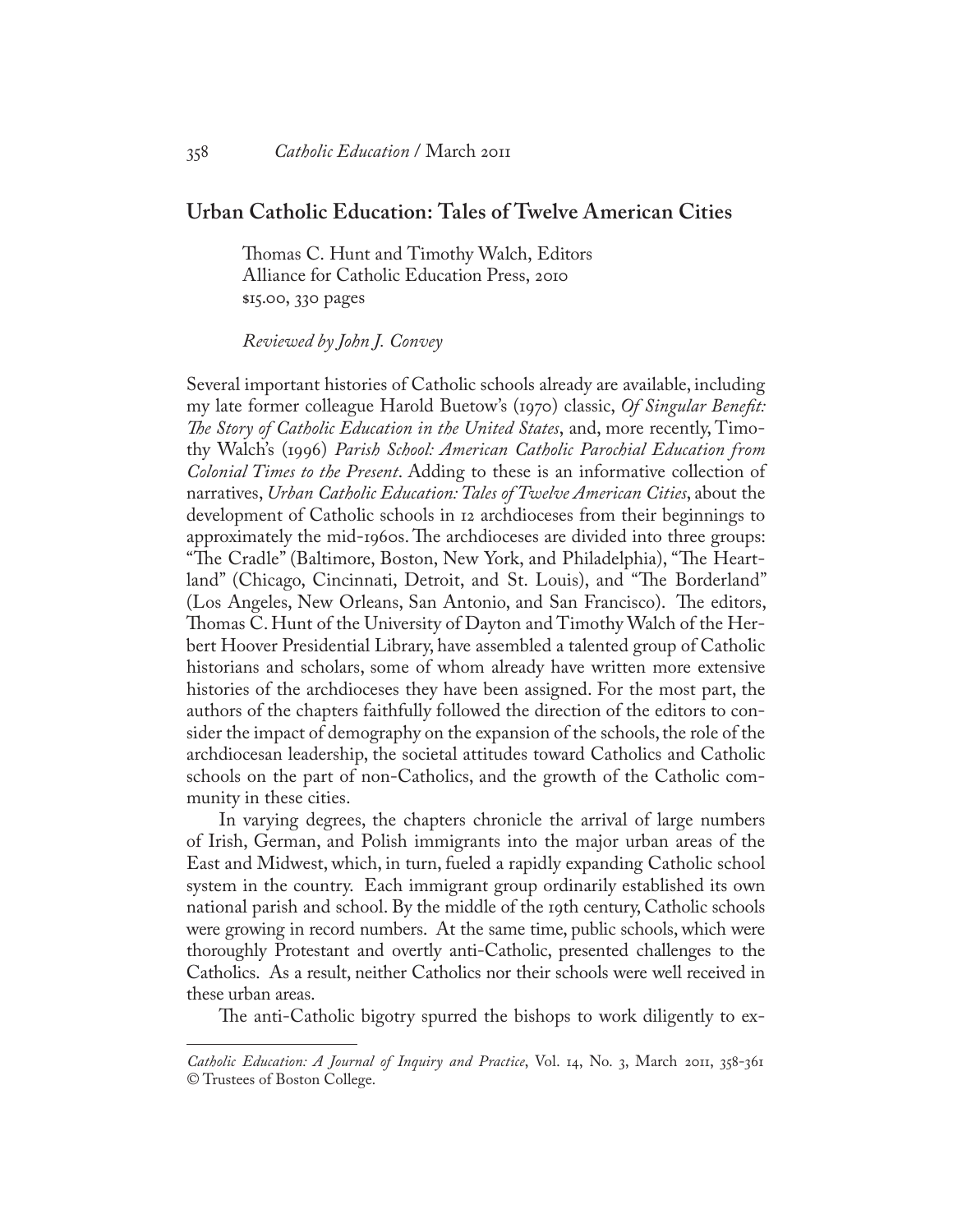pand Catholic schools. Various chapters in the book describe how the pervasive Protestant ethic in the public schools and active opposition to the Catholics, from the more familiar Know-Nothing Party's opposition to Irish and German immigrants in Boston and other cities to lesser know factors, such as the Edwards Law in Chicago, which required children between the ages of 7 and 14 to attend a public day school for at least 16 weeks each year with an exemption for private schools but only if they were approved by local school boards, strengthened the resolve of bishops to fight for their schools. The concerns of the bishops dominated the discussions about Catholic schools during the Third Plenary Council of Baltimore in 1884, where the bishops made Catholic schools a priority, calling for their establishment and support.

The growth of Catholic schools accelerated in the latter part of the 19th century through the mid-1960s because of the large numbers of Catholic immigrants between 1875 and 1920, and the large Catholic families that resulted, the adherence to the wish of the Council that all Catholic children be educated in Catholic schools, and the extraordinary baby boom that followed World War II. At the time of the Council approximately a half million students attended Catholic schools. That enrollment grew to almost 2 million by 1920 and to over 5.5 million by 1965. Much of the enrollment growth occurred in the archdioceses discussed in this book.

The chapters describe how the bishops, concerned about the religious education of the children and their assimilation into American life, recruited large numbers of religious from the same countries as the immigrants and the impact that these communities of religious had on the development of the schools in the various archdioceses. A few examples of the many presented in the book are the contributions of the Ursuline Sisters from Germany to New Orleans; the Sisters of Mercy from France to Cincinnati; the Sisters of the Presentation from France to San Francisco; the School Sisters of Notre Dame from Germany to Baltimore; and the Sisters of Charity, the American order founded by Elizabeth Bayley Seton, to the schools in Baltimore, New York, Cincinnati, and San Francisco.

Catholic schools would not have made the major impact that they did on these cities without the strong leadership and administrative style of the local Ordinaries. Key archbishops were not only successful in attracting scores of religious to staff the schools, they were also forceful in convincing pastors to build them and raising funds for their construction. Richard Jacobs writes in the chapter on Philadelphia, "If [Edmund Francis] Prendergast was a 'Master Builder' and 'Real Estate Genius,' his successor, Dennis Joseph Dougherty, was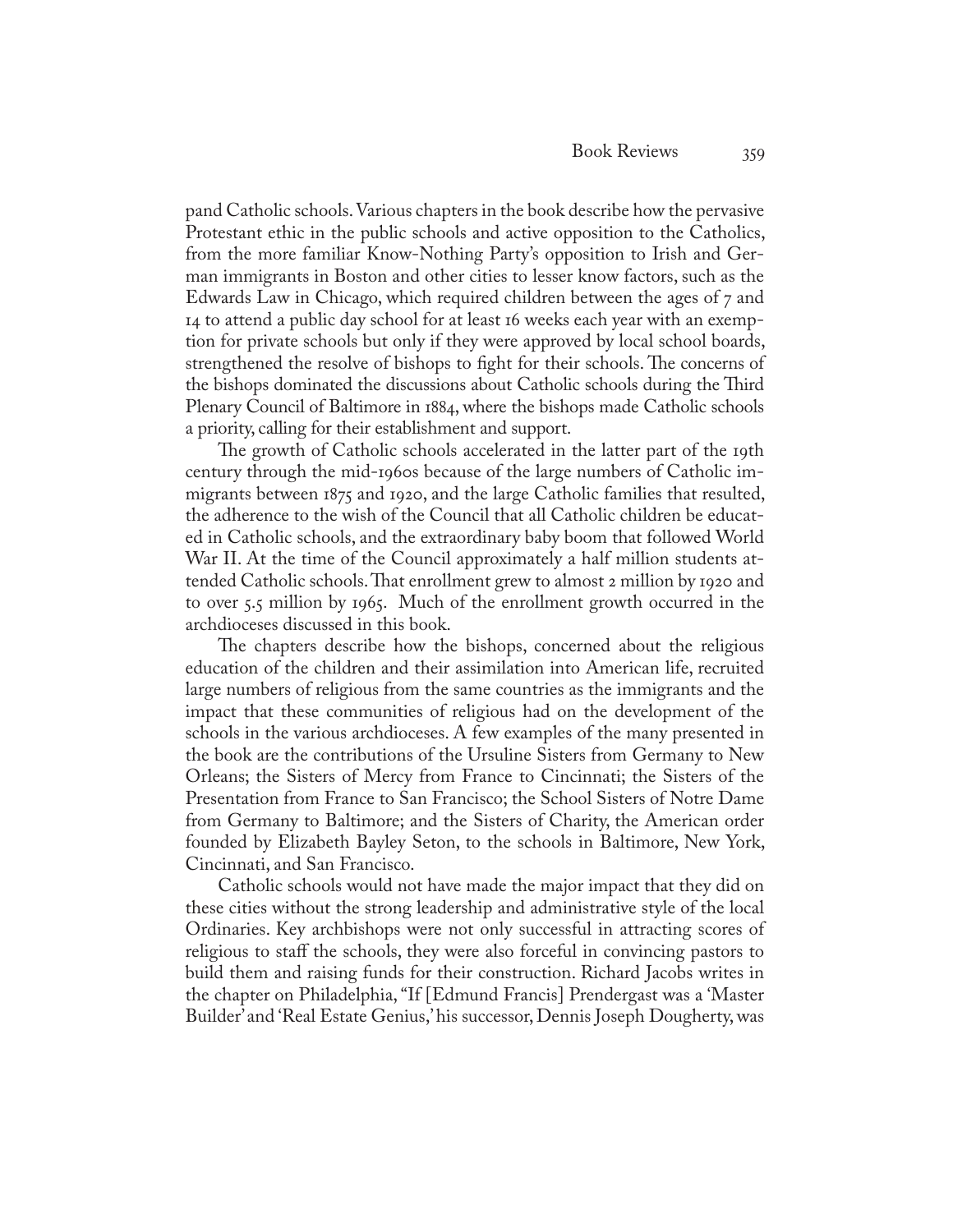'God's Bricklayer'" (p. 45). At the time of Prendergast's death in 1918, almost 80,000 students attended Catholic schools in Philadelphia. Dougherty oversaw the construction of 146 schools and, within 3 years of his death in 1951, more than 135,000 students were enrolled in Philadelphia's Catholic schools. The book contains other examples of strong Episcopal leadership especially in "The Cradle" by Michael Curley in Baltimore; John Hughes, Michael Corrigan, and Francis Spellman in New York; and William O'Connell in Boston. But aggressive leadership was also evident in the "The Heartland," particularly by Edward Fenwick and John Purcell in Cincinnati, John Glennon and Joseph Ritter in St. Louis, George Mundelein and Samuel Stritch in Chicago, and in "The Borderland" by James McIntyre in Los Angeles.

Two additional thematic strands are woven throughout these chapters. The first is how Catholic schools dealt with the issue of race, particularly with regard to African Americans, in these large urban areas. Although most chapters touch on this point, the most extensive treatment is by Justin Poché in his chapter on the Archdiocese of New Orleans. The second but less frequent strand is the effort on the part of some early bishops to gain tax-supported funds for the Catholic schools. Small successes were achieved for a time in New York and in Minnesota.

The 300-page book contains 12 pages of photographs of various Catholic schools from 1892 to 1958 and an extensive index. The chapters run from 15 pages (San Antonio and San Francisco) to 36 pages (Philadelphia), with the longer chapters about the larger archdioceses in the East and Midwest. As the distinguished Catholic historian, David O'Brien, stated in the introduction, "The story of Catholic education…is a story about Catholics and Americans, and the stories told here are about twelve cities and a significant portion of the people who live there" (p. ix). In reading the history of Catholic schools in these urban areas, the reader will also better understand the history of these cities. Hunt and Walch have made an important contribution to the literature on the history of Catholic schools. Their book is an essential addition to the library of Catholic educators who wish to learn from the past to understand their schools better and to develop insights into how best to help Catholic schools thrive in the future.

## **References**

Buetow, H. A. (1970). *Of singular benefit: The story of Catholic education in the United States*. New York, NY: Macmillan.

Walch, T. (1996). *Parish school: American Catholic parochial education from colonial times to*